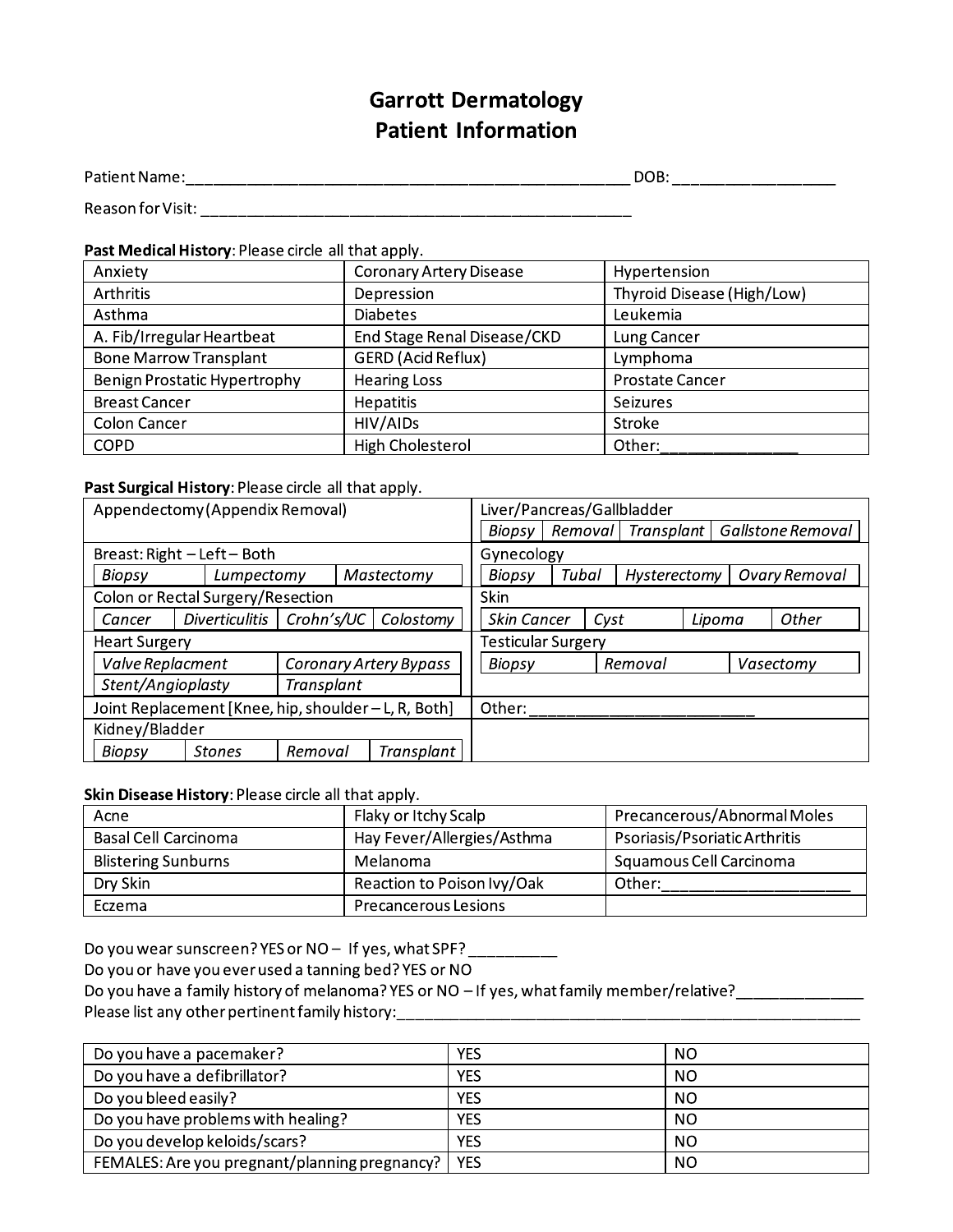# Medications:

| <b>Medications:</b>                                                   |                  |      |               |     |                                                                                                        |      |               |
|-----------------------------------------------------------------------|------------------|------|---------------|-----|--------------------------------------------------------------------------------------------------------|------|---------------|
|                                                                       |                  |      |               |     | Please list each medication you are currently taking. Please include over the counter medications,     |      |               |
|                                                                       |                  |      |               |     | vitamins/supplements/herbals. If more than 10 medications, please request additional medications form. |      |               |
| Medication                                                            |                  | Dose | Frequency     |     | Medication                                                                                             | Dose | Frequency     |
| 1.                                                                    |                  |      |               | 6.  |                                                                                                        |      |               |
| 2.                                                                    |                  |      |               | 7.  |                                                                                                        |      |               |
| 3.                                                                    |                  |      |               | 8.  |                                                                                                        |      |               |
| 4.                                                                    |                  |      |               | 9.  |                                                                                                        |      |               |
| 5.                                                                    |                  |      |               | 10. |                                                                                                        |      |               |
|                                                                       |                  |      |               |     |                                                                                                        |      |               |
| <b>Allergies:</b>                                                     |                  |      |               |     |                                                                                                        |      |               |
| 1.                                                                    | 2.               |      |               | 3.  | 4.                                                                                                     |      |               |
| Do you have an allergy to the following? Please circle if applicable. |                  |      |               |     |                                                                                                        |      |               |
| <b>LIDOCAINE</b><br><b>LATEX</b>                                      | <b>ADHESIVES</b> |      |               |     |                                                                                                        |      |               |
|                                                                       |                  |      |               |     |                                                                                                        |      |               |
| <b>Social History:</b>                                                |                  |      |               |     |                                                                                                        |      |               |
| Cigarette Smoking                                                     | Neversmoked      |      | Former Smoker |     | Less than daily smoker                                                                                 |      | Daily Smoker  |
|                                                                       |                  |      |               |     |                                                                                                        |      | 3+ drinks/day |

#### Allergies:

| <b>Allergies:</b>                                                                                         |                                                                   |               |    |                        |    |               |
|-----------------------------------------------------------------------------------------------------------|-------------------------------------------------------------------|---------------|----|------------------------|----|---------------|
| 1.                                                                                                        | 2.                                                                |               | 3. |                        | 4. |               |
| Do you have an allergy to the following? Please circle if applicable.                                     |                                                                   |               |    |                        |    |               |
| LIDOCAINE<br>LATEX                                                                                        | <b>ADHESIVES</b>                                                  |               |    |                        |    |               |
|                                                                                                           |                                                                   |               |    |                        |    |               |
| <b>Social History:</b>                                                                                    |                                                                   |               |    |                        |    |               |
| Cigarette Smoking                                                                                         | Neversmoked                                                       | Former Smoker |    | Less than daily smoker |    | Daily Smoker  |
| Alcohol Use                                                                                               | None                                                              | < 1 drink/day |    | 1-2 drinks/day         |    | 3+ drinks/day |
| Do you have a history of illicit drug use? YES or NO                                                      |                                                                   |               |    |                        |    |               |
| Do you feel safe at home? YES or NO                                                                       |                                                                   |               |    |                        |    |               |
|                                                                                                           |                                                                   |               |    |                        |    |               |
| <b>PATIENTS OVER 65:</b>                                                                                  |                                                                   |               |    |                        |    |               |
| Have you received a pneumonia vaccination? YES or NO                                                      |                                                                   |               |    |                        |    |               |
| Do you have a health care proxy in the event you are unable to make your own medical decisions? YES or NO | If yes, what is your health care proxy's name and contact number? |               |    |                        |    |               |

| LIDOCAINE LADHESIVES<br>LATEX |
|-------------------------------|
|-------------------------------|

## <u>Social History:</u>

| Cigarette Smoking | – Never smoked | -rormer Smoker | Less than daily smoker  | Daily Smoker       |
|-------------------|----------------|----------------|-------------------------|--------------------|
| Alcohol Use       | None           | . drink/dav    | . drinks/day<br>$1 - 2$ | drinks/day -<br>3+ |

## <u>PATIENTS OVER 65</u>:

## <u>PATIENTS UNDER 18</u>:

|                           | Do you have a living will? YES or NO | If yes, what is your health care proxy's name and contact number? |        | Do you have a health care proxy in the event you are unable to make your own medical decisions? YES or NO |          |
|---------------------------|--------------------------------------|-------------------------------------------------------------------|--------|-----------------------------------------------------------------------------------------------------------|----------|
| <b>PATIENTS UNDER 18:</b> |                                      |                                                                   |        |                                                                                                           |          |
|                           |                                      |                                                                   |        | Is there anyone in addition to parent/guardian that may accompany patient to appointments?                |          |
| <b>Name</b>               |                                      | Relation to patient                                               |        | <b>Contact Number</b>                                                                                     |          |
| 1.                        |                                      |                                                                   |        |                                                                                                           |          |
|                           |                                      |                                                                   |        |                                                                                                           |          |
| 3.                        |                                      |                                                                   |        |                                                                                                           |          |
| LANGUAGE:                 | English                              | Spanish                                                           | French | Vietnamese                                                                                                | Other:   |
| <b>RACE:</b>              | Caucasian                            | African American                                                  | Asian  | Native American                                                                                           | Hispanic |

| <b>LANGUAGE</b> | -<br>English | Spanish            | French | .<br>Vietnamese    | ीther:        |
|-----------------|--------------|--------------------|--------|--------------------|---------------|
| RACE.           | Caucasian    | American<br>trican | Asian  | Native<br>American | .<br>Hispanic |

### PREFERRED PHARMACY

| יי<br>______ |  |
|--------------|--|
|              |  |

### NUP5U~|5UQNUSTPtQU{{{{{{{{{{{{{{{{{{{{{{{{{{{{{{{{{{{=
#z{{{{{{{{{{{{{{{{{{{{{{{{

 $-1}} -1)$  . The state of the state of the state of the state of the state of the state of the state of the state of the state of the state of the state of the state of the state of the state of the state of the state of the Signature of Patient/Patient's Guardian Theodore Date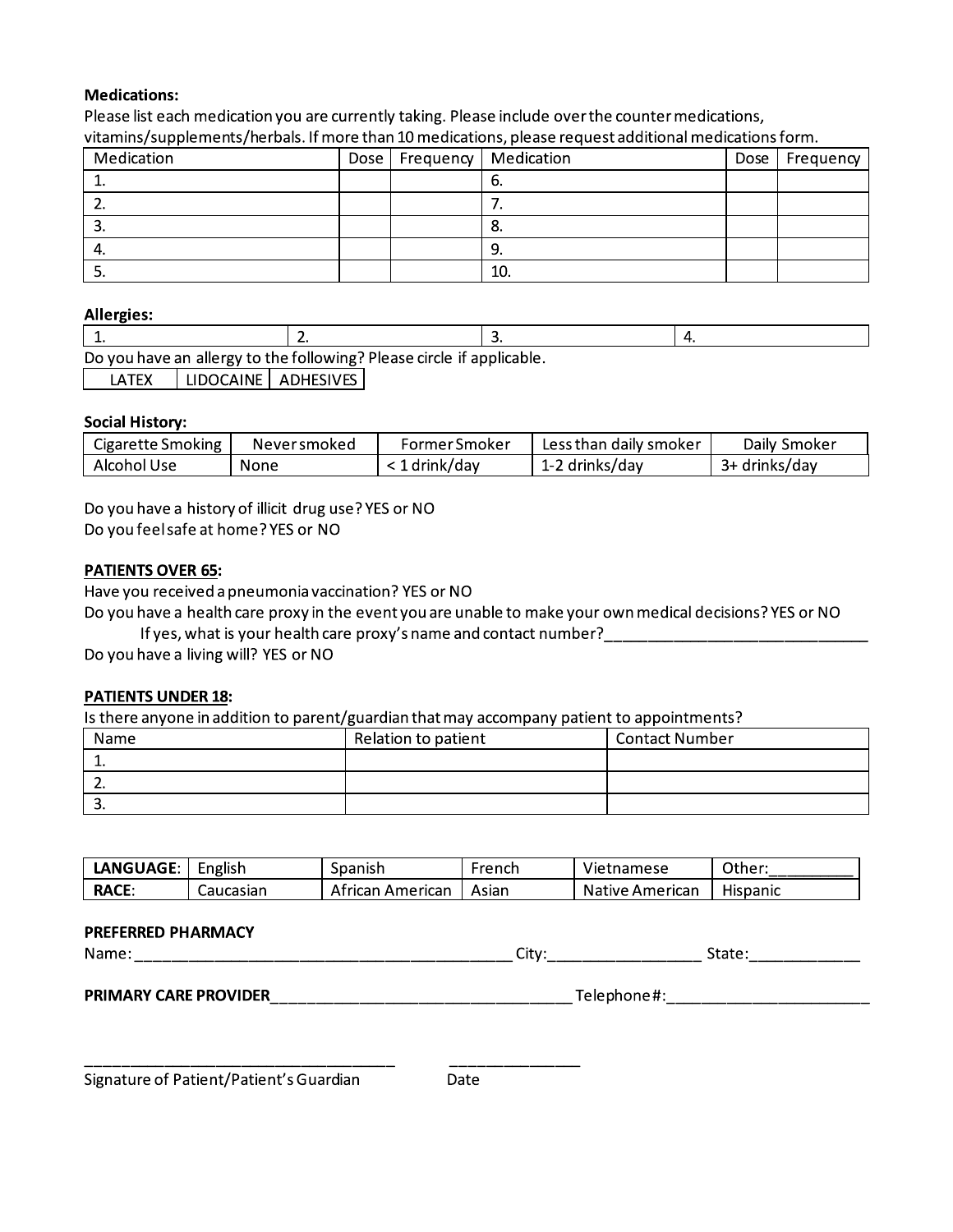# **Garrott Dermatology Patient Information**

|                              | Social Security #: _____________________________DOB: ____________Sex:___________Marital Status: ______________ |  |  |
|------------------------------|----------------------------------------------------------------------------------------------------------------|--|--|
|                              |                                                                                                                |  |  |
|                              | Cell Phone __________________________Home Phone _____________________Email: _____________________________      |  |  |
|                              | Employer_______________________________Occupation ______________________________ Work Phone _____________      |  |  |
|                              | RESPONSIBLE PARTY [IF OTHER THAN PATIENT]: (Please provide photo ID to receptionist)                           |  |  |
|                              | ** COMPLETE THIS SECTION IF PATIENT IS UNDER 18 OR SOMEONE OTHER THAN PATIENT IS LEGALLY RESPONSIBLE**         |  |  |
|                              |                                                                                                                |  |  |
|                              |                                                                                                                |  |  |
|                              |                                                                                                                |  |  |
|                              |                                                                                                                |  |  |
|                              |                                                                                                                |  |  |
| <b>INSURANCE INFORMATION</b> | ** PLEASE PRESENT PHOTO ID & INSURANCE CARD(S) TO RECEPTIONIST ***                                             |  |  |
|                              |                                                                                                                |  |  |
|                              | Primary Insurance Carrier ______________________Policy Number__________________Group Number_________           |  |  |
|                              |                                                                                                                |  |  |
|                              | Secondary Insurance Carrier ______________________Policy Number__________________ Group Number ___________     |  |  |
|                              |                                                                                                                |  |  |
|                              |                                                                                                                |  |  |

If yes, please provide the contact number to leave a voicemail. \_\_\_\_\_\_\_\_\_\_\_\_\_\_\_\_\_\_\_\_\_\_\_\_\_\_\_\_\_\_\_\_\_\_\_ I hereby authorize the providers and staff of Garrott Dermatology to give information concerning my health and

wellbeing to the person(s) listed below including appointment times, test/lab results, prescription refills, procedures, and any other information regarding my health:

| Name |                           | Telephone Number: |
|------|---------------------------|-------------------|
| Name | Relationship <sup>.</sup> | Telephone Number: |